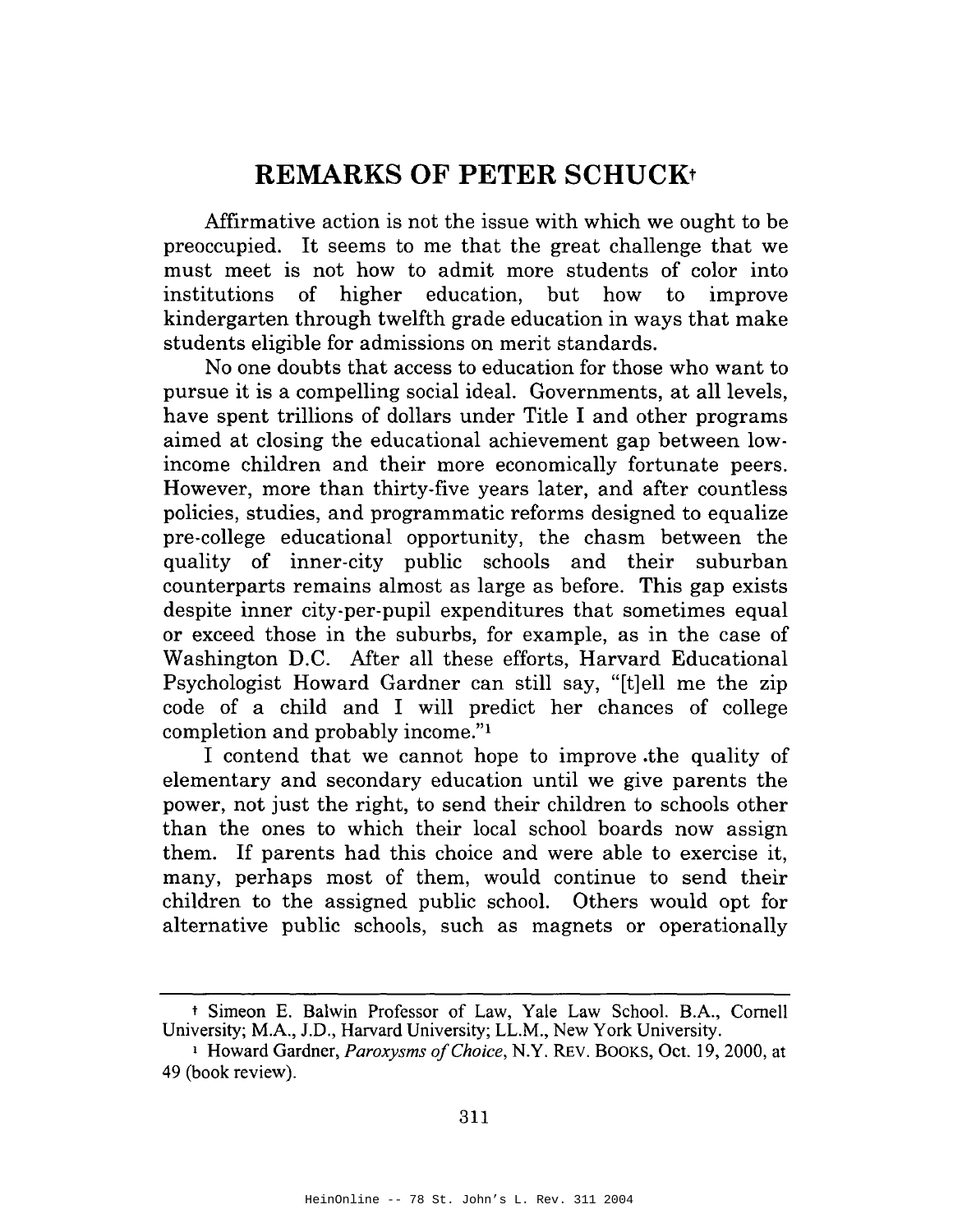independent charter schools, and still others would choose private schools, secular or religious.

Many private schools, and, most relevantly, those with tuition low enough to be affordable to low-income families, are religious in educational mission, institutional sponsorship or both. Therein lies both the opportunity and the problem.

The opportunity arises because some religious schools, particularly Catholic parochial ones, have demonstrated comparative success in educating the same kinds of low-income children that public schools have manifestly failed to reachwhether the students are Catholic or non-Catholic, minority or white, immigrant or American, urban or suburban. The sociologist James Coleman<sup>2</sup> and his colleagues documented the Catholic schools' remarkable record of educating socially and educationally disadvantaged children in his classic 1982 study. Researchers have long speculated that this "Catholic school effect" could be biased by the types of children that attend the schools, but efforts to account for this possible selection bias have not yet fully accounted for the effect.

The problem arises because only the government can create the conditions under which educationally disadvantaged children have genuine opportunities to attend better schools, including religious ones. Even the most generous private funding for this purpose, and there is much of it now supporting about 60,000 low-income students throughout the United States, can reach only a small fraction of these children. In reality, parents cannot exercise genuine choice unless government provides assistance in one form or another.

Yet in each of the four main kinds of government-sponsored choice plans—intra-district choice, inter-district choice, charter schools, and private schools—tuition support is hobbled by legal, political, and practical obstacles that seriously reduce their availability and potential effectiveness. Although all four of the

<sup>&</sup>lt;sup>2</sup> James Coleman (1927–1995) was a world-renowned sociologist who received his Ph.D. from Columbia and taught for most of his career at the University of Chicago. Coleman published nearly thirty books and over 300 articles on sociology theory, the sociology of education, and public policy. See Obituary: James Coleman, Sociology, UNIV. CHI. CHRON., Mar. 30, 1995, available at http://chronicle.uchicago.edu/950330/coleman.shtml (last visited Mar. 20, 2004).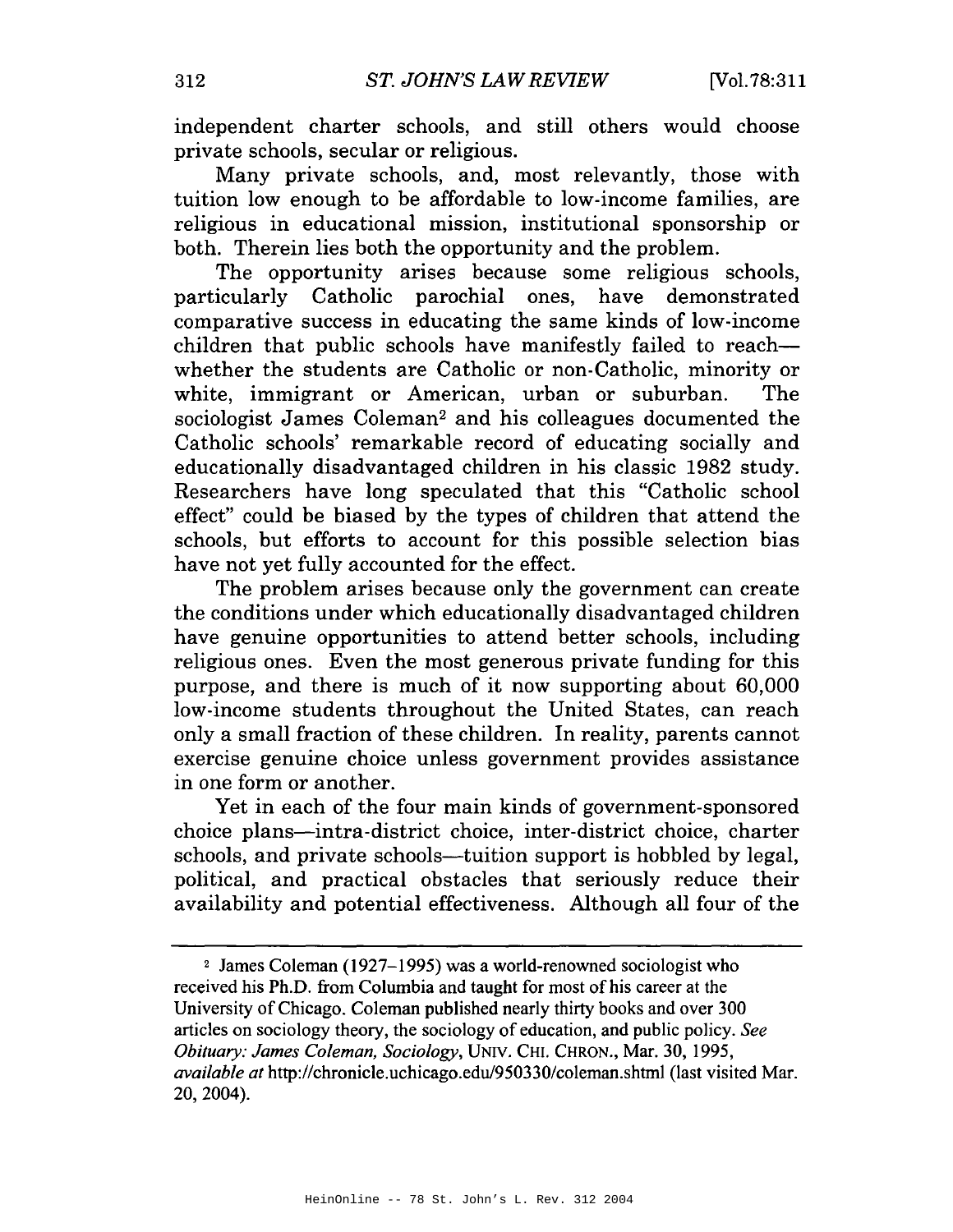school choice mechanisms are important, my discussion will focus on tuition support and vouchers, which can also take the form of tax credits.

The idea of vouchers is an old one that has new salience in era with widespread libertarian, egalitarian, antian bureaucratic, religious revivalist, parental authority, and familychoice ideals. The vast majority of vouchers are used in religious schools. (Maine and Vermont, however, bar their high school students from using them at such schools.) Catholic schools' share of private school enrollment has declined since the 1960s. but they still account for almost half the total, while other religious schools account for another 35%, and non-religious schools account for only about 16% of the enrollments. This is why vouchers, unlike other choice forms, remained under a federal constitutional cloud until June of last year, when the Supreme Court upheld the Cleveland program that gives vouchers to parents who can use them in schools of their choice.<sup>3</sup> The failure of most states to adopt voucher programs can be explained by their possible invalidity under some state constitutions. This stigma, that is to say the federal constitutional cloud that has been largely dispelled, is rich in irony.

First, public support for Catholic and other religious schools was a common practice historically, ending only in the midnineteenth century due, among other things, to virulent, nativist, anti-Catholic politics conducted in the name of liberal ideology and values. As one historian of the period puts it, "the disinheritance of the church-related schools **I** was l  $\mathbf{a}$ doctrine...born of bigotry at the state level [and] transmuted by the U.S. Supreme Court into high constitutional principal."4

A related irony is political. Religiously conservative Protestants, who once fiercely opposed public aid to religious schools (because those schools were Catholic) now support it because they fear Catholicism less and have established their

<sup>&</sup>lt;sup>3</sup> See Zelman v. Simmons-Harris, 536 U.S. 639, 662–63 (2002) (holding that the school voucher program was one of choice, and thus did not violate the Establishment Clause).

<sup>&</sup>lt;sup>4</sup> Diane Ravitch, American Traditions of Education, in A PRIMER ON AMERICA'S SCHOOLS 1, 11 (Terry Moe ed., 2001) (quoting LLOYD P. JORGENSEN, THE STATE AND THE NON-PUBLIC SCHOOL, 1825-1925, at 69 (1987)).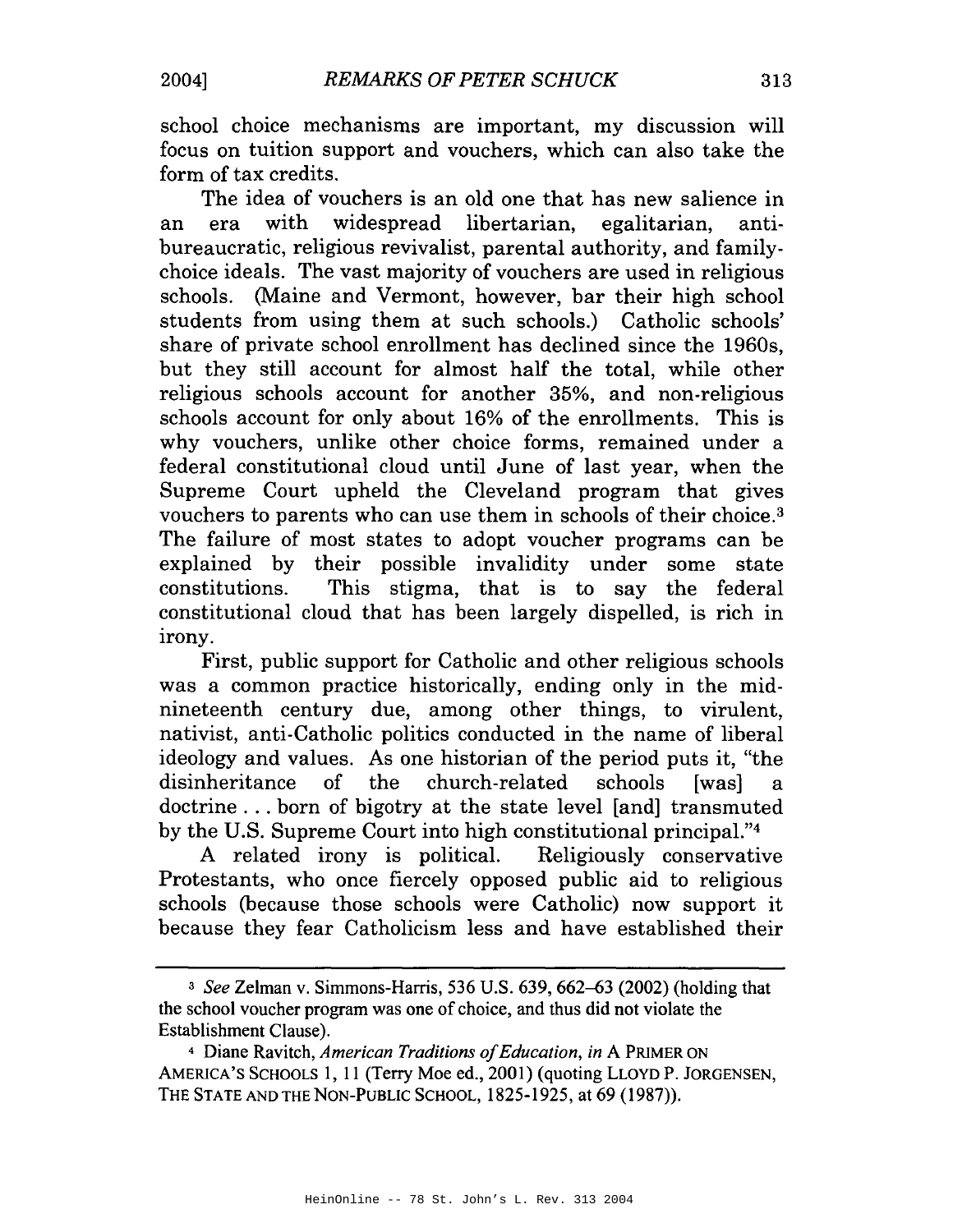own academies since the 1960s, originally to avoid integration and busing.

A third irony is economic. By the time vouchers' political viability is accepted, there may be few inner-city parochial schools to accept them. Because these schools are under great financial pressure, Father Andrew Greeley's prediction a decade ago that "'the first voucher will arrive on the day that the last Catholic school closes'" must be taken seriously.<sup>5</sup>

A final irony is comparative. Many other liberal democracies, including those where religious ties are historically deeper than those in the United States, have long funded private school tuition for numerous students.

The political success of voucher opponents to date has limited the amount of empirical evidence on vouchers' effectiveness. Still, new studies are appearing, and vouchers show much promise. Researchers assessing the publicly-funded programs in Milwaukee, Cleveland, and Florida that extend to religious schools, and the privately funded programs in Washington, D.C., Charlotte, Dayton, New York City, and San Antonio, have reached what one education policy scholar calls a consensus about their positive effects on pupils, parents, and public schools, although some more recent studies find inconclusive effects on academic achievement.

Because voucher applicants are typically selected by lottery, random assignment studies, unique in educational policy research, have been possible. These studies "unambiguously and overwhelmingly" find improvements in both parental satisfaction and standardized test scores. This surely is why almost half of all blacks support vouchers generally, with higher support among young blacks. Cleveland's experience is typical. Nearly 50% of the parents of the 4,000 participating students reported being very satisfied with the academic program, safety, discipline, and teaching of moral values in their private schools compared to 30% of those in the public schools. As to test scores:

<sup>5</sup> Diane Ravitch, The Right Thing: Why Liberals Should Be Pro-Choice, NEW REPUBLIC, Oct. 8, 2001, at 31 (quoting Greeley), available at http://www.brookings.edu/views/articles/ravitch/20011008.htm (last visited Mar. 20, 2004).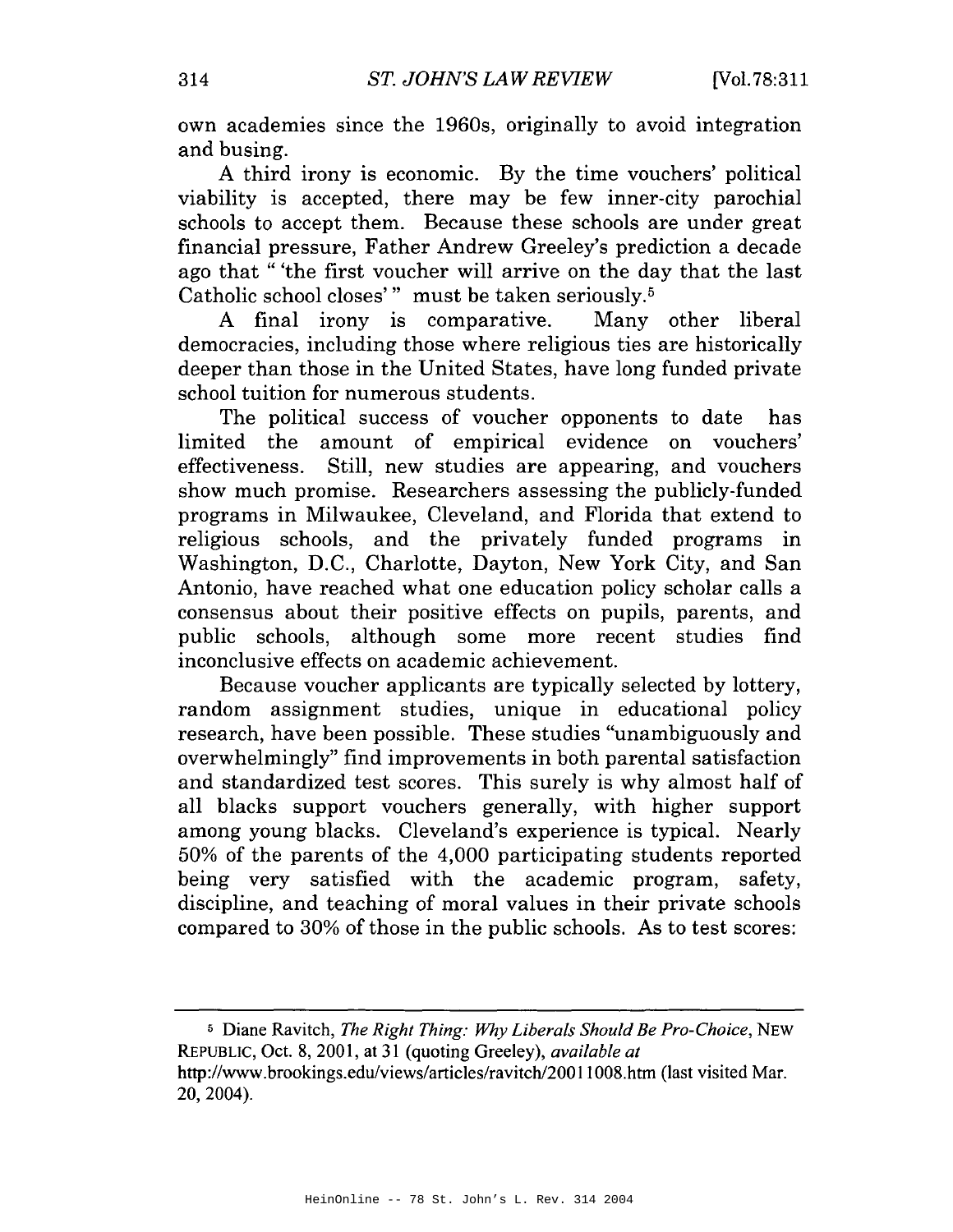There have been seven random assignment and three nonrandom assignment studies of school choice programs in the last few years. The authors of all ten studies find at least some benefits from the programs and recommend their continuation. if not expansion. No study finds a significant harm to student achievement from the school choice programs. The probability that ten separate studies would find benefits, and no significant harm, if there were no benefit from school choice is astronomically low. Furthermore, the participating private schools tend to have per pupil expenditures (PPEs) that are nearly half those in the public schools. The policy finds support because parents like it and it costs half as much money to produce the same level of academic achievement.<sup>6</sup>

In fact, it often costs less than half. For example, Cleveland's vouchers are worth only \$2,250 per year, which is 25% of the PPE in its public schools. The amounts in Florida—\$4,000—and in Milwaukee-\$5,300-are also low compared to the public schools' PPEs.

As a policy matter, then, the case for funding further experiments with vouchers is compelling. Both the Bush Administration, which proposed vouchers but did not fight very hard for them, and the Democrats, who generally oppose even small experiments with vouchers, should be strongly condemned for failing to authorize them in the education legislation enacted in December 2001. No one has explained why the government should prevent low-income parents from gaining access to better educational terms for their children just as more affluent families who send theirs to good suburban and private schools can—especially if this access, as in existing programs, does not necessitate higher public outlays and may actually cost less.

Although voucher opponents advance a number of policy and political arguments against them, none is at all convincing. We have seen that low-income parents think that vouchers improve their children's educational experience, although the data on academic performance is not yet conclusive. Nevertheless. opponents say, vouchers will destroy the public schools by "creaming off" the best students and moving them into private

<sup>&</sup>lt;sup>6</sup> Jay P. Greene, The Hidden Research Consensus for School Choice, in VOUCHERS, AND PUBLIC EDUCATION 90 (Paul E. Peterson & David E. Campbell eds., Brookings Institution Press 2001).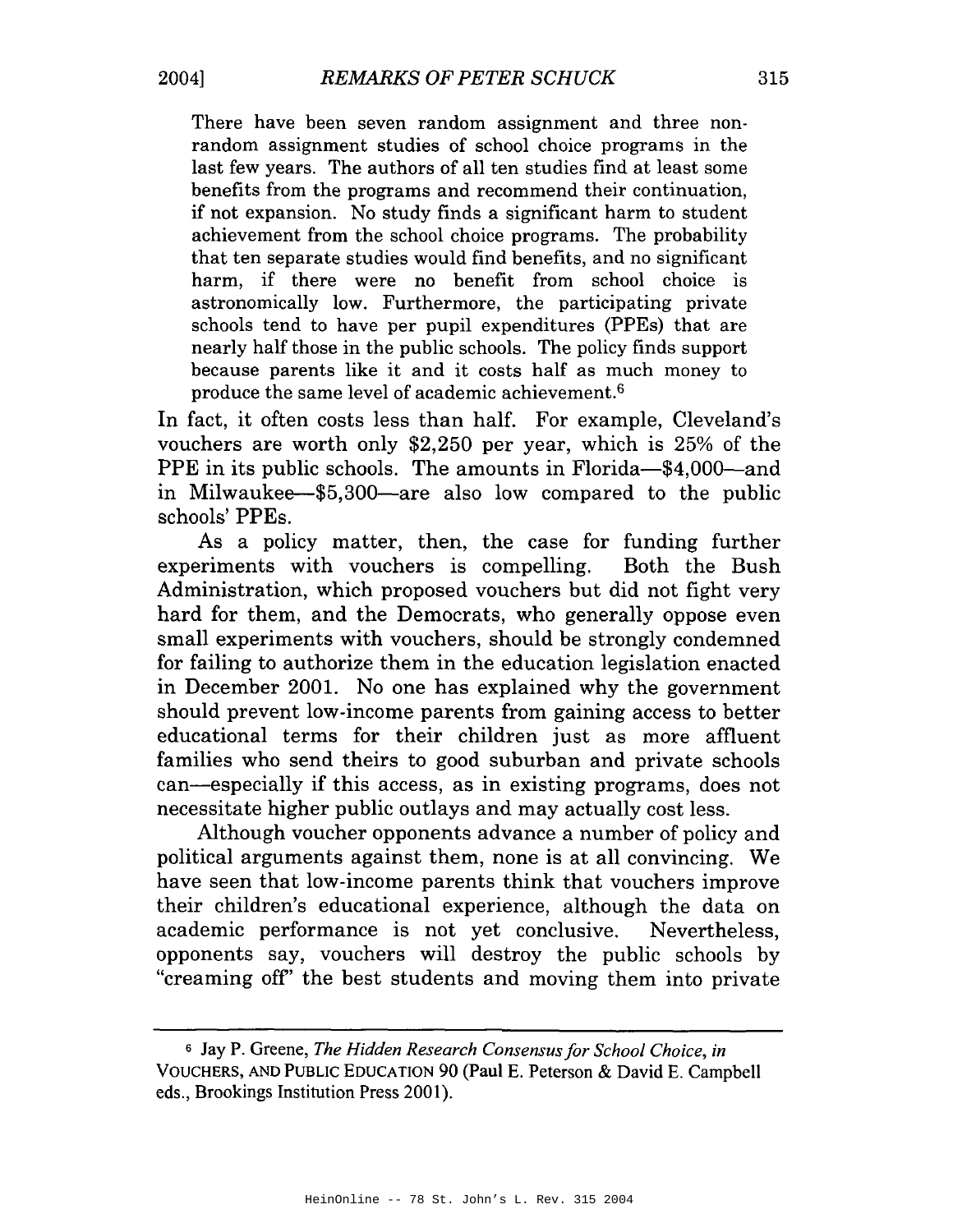schools, thus concentrating the neediest ones in the public systems and abandoning the civic ideal, according to which children in common schools learn secular values, a trans-ethnic. trans-class citizenship, and a familiarity with different cultural traditions.

The research on voucher programs refutes this argument in all of its particulars. It is rather late in the day to lament creaming. After all, higher-achieving students from better-off families have long chosen public or private alternatives; almost 60% of all students now attend "chosen" schools, including at least 25% of public school students.

In any event, voucher users are decidedly disadvantaged in terms of family income, averaging \$10,860 in the Milwaukee program, and even less in New York. They are also disadvantaged with respect to family composition. About 75% are single, female-headed households. Voucher users generally are in the bottom third academically. It is true that many lowincome parents whose children would be eligible do not even bother to sign up for the voucher lottery, but those who do sign up are unquestionably poor. "The most damaging thing one could say with respect to creaming," education researcher Jay Greene notes, "is that voucher programs probably attract the more capable of the disadvantaged poor. But if this is 'creaming,' then virtually all anti-poverty programs engage in creaming."7

Harvard economist Carolyn Hocksby studied how the prospect of vouchers affected the public schools and the children who remain in them. She found that "if private schools in an area receive sufficient resources to subsidize each student by \$1,000, the achievement of *public* school students rises."<sup>8</sup> When public providers must compete with private ones for scarce dollars, the public providers' performance tends to improve. This is one reason why public colleges are now good and cheap enough to attract 80% of U.S. college students. Still, competitive effects have been, and are likely to remain, small until the amount of choice—and thus the threat it poses—increases.

 $7$  *Id.* at 91.

<sup>&</sup>lt;sup>8</sup> Caroline M. Hoxby, Analyzing School Choice Reforms That Use America's Traditional Forms of Parental Choice, in LEARNING FROM SCHOOL CHOICE 148 (Paul E. Peterson & Bryan C. Hassel eds., Brookings Institution Press 1998).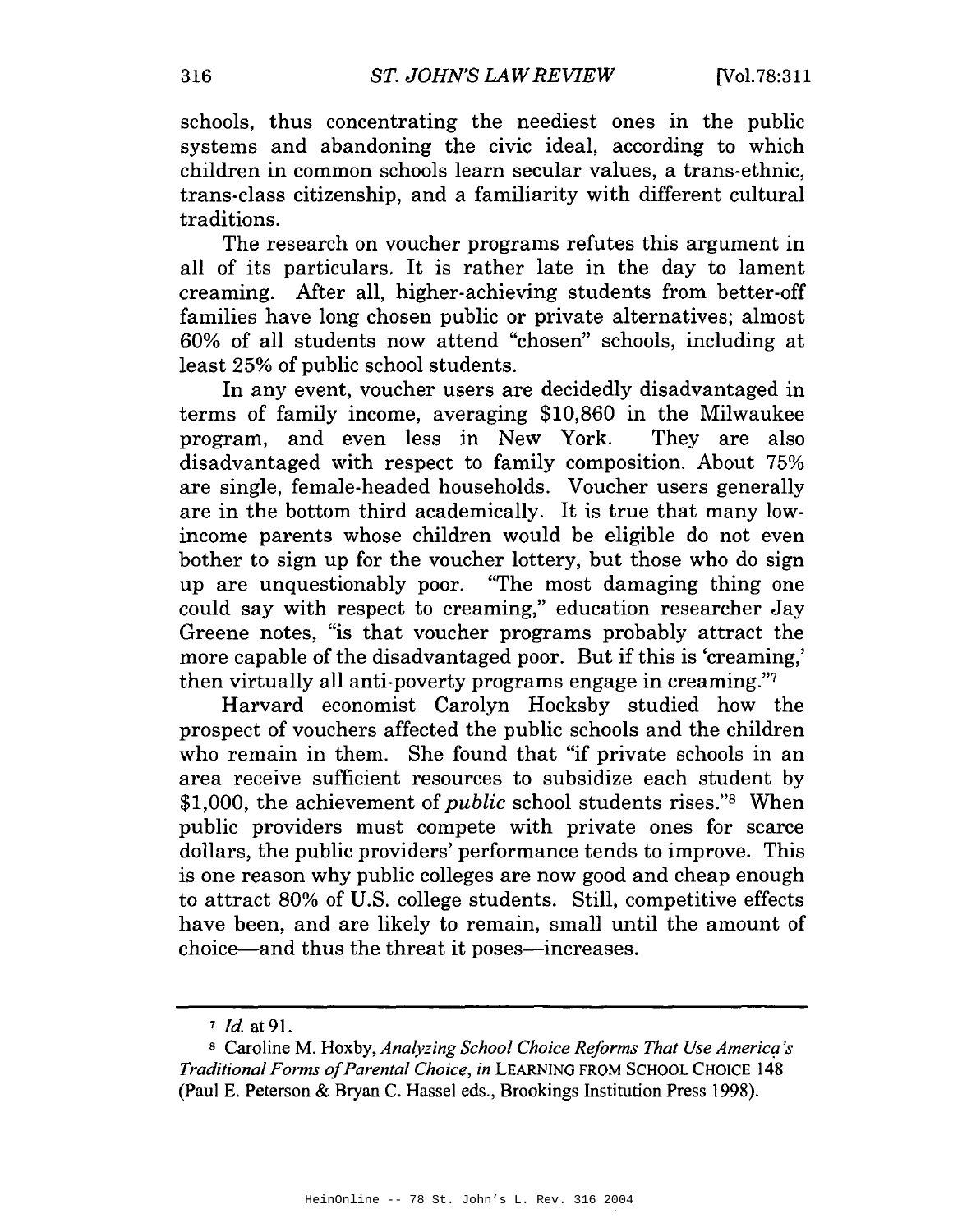For people who enjoy choice to argue that low-income children must be denied choice and locked into the public schools in order to save those schools is simply wrong as an empirical matter (as we have just seen, choice can improve these schools) and as an historical matter (choice was common until the midnineteenth century). It is also morally perverse, at least in the context of a public entitlement like education. Those taking this position seem to prefer the welfare of an institution (the school system) to that of the children it is meant to serve. They would allow parents with choice to impose the burdens of non-choice on the families who can least bear them and would violate the basic moral premise of most social programs, which opposes wealthplaced barriers to essential public services. For example, most Medicaid recipients go to private health-care providers, and many low-income families use housing vouchers to rent private units.

Most Americans think of public schools as sites where young people of different social, ethnic, and racial backgrounds can come together to learn a common liberal citizenship. Many who invoke this ideal recognize that the reality in low-income urban areas falls far short of it. The illiteracy, innumeracy, indiscipline, violence, and astronomical dropout rates in these schools explain why a steadily rising share of black children, now about 10%, attend private schools; why 52% of public school parents and 67% of inner city ones would choose a private school if they could afford it; why 77% of the latter, especially black parents, favor the voucher approach when it is explained to them; and why young black adults are even more pro-voucher than older ones.

As it happens, the research on vouchers indicates that the risk to civic ideals is not at all a problem. It is claimed that a public school monopoly is necessary to promote these ideals, but that claim has no empirical support and is repudiated by the experiences of other democracies where governments pay private school tuition for large numbers of students: 76% in the Netherlands; 58% in Belgium; 30% in the United Kingdom; and 25% in Australia, to name a few. The available evidence in the United States indicates that private and religious schools are more successful than public schools at teaching civic virtues, community service, tolerance, and even feminism!—and that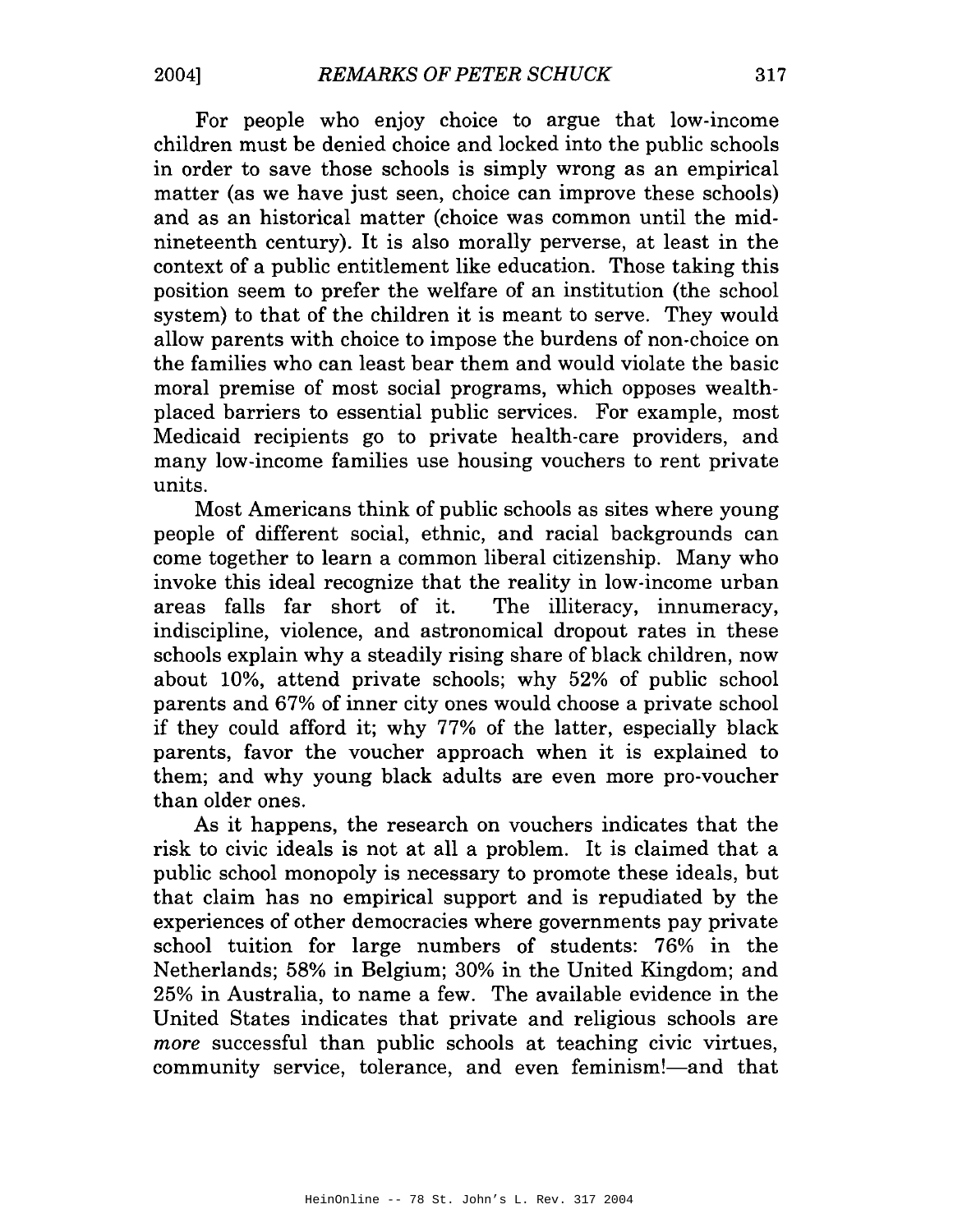these teachings seem to persist into students' adult years. Even more striking, and perfectly predictable, is the fact that private schools in communities with choice are more integrated, both racially and by income, than the public schools there. After all, public schools both reflect and reinforce the racial isolation of neighborhoods. Choice systems, in contrast, aim to decouple good schooling from residence. By detaching schooling from housing, school choice makes it easier for wealthier families to stay in economically mixed neighborhoods. Moreover, by reducing the financial premium placed on housing in areas with good schools, vouchers make it easier for poor families to move into those areas.

No wonder that vouchers are most strongly supported by poor inner-city residents and most vigorously opposed by well-todo suburbanites. Ohio, for example, invited suburban public schools to accept Cleveland's voucher students, but not a single one agreed to do so. This opposing coalition of suburbanites, teachers, and civil rights groups has defeated, at this writing, every single proposal for large-scale voucher programs by wide It has prevailed even when voucher proponents margins. outspent it, and even when Republican governors, not beholden to those interests, seemed open to vouchers. The power of this coalition was most evident in 2001, when, with bipartisan support, it defeated even a very limited private program.

Poor plan design has added to vouchers' political vulnerability. The problem is not that voucher values are too low. Although existing vouchers do not cover the tuition at Andover or elite New York City academies, they suffice to cover full tuition in the vast majority of private schools in America. Voucher amounts, moreover, could be raised significantly without even approaching the PPE in most urban and suburban public schools. Any remaining gap (whose precise size depends on how the public system's fixed costs are allocated) would still leave the public schools with more money to spend per pupil then before-another reason, if one is needed, why vouchers should help them, not destroy them. A greater problem is that the most prominent voucher proposals, like the ones rejected in Michigan and California, were universal rather than being targeted, as they should be, at the most needy children in the worstperforming public schools. Universality greater magnifies a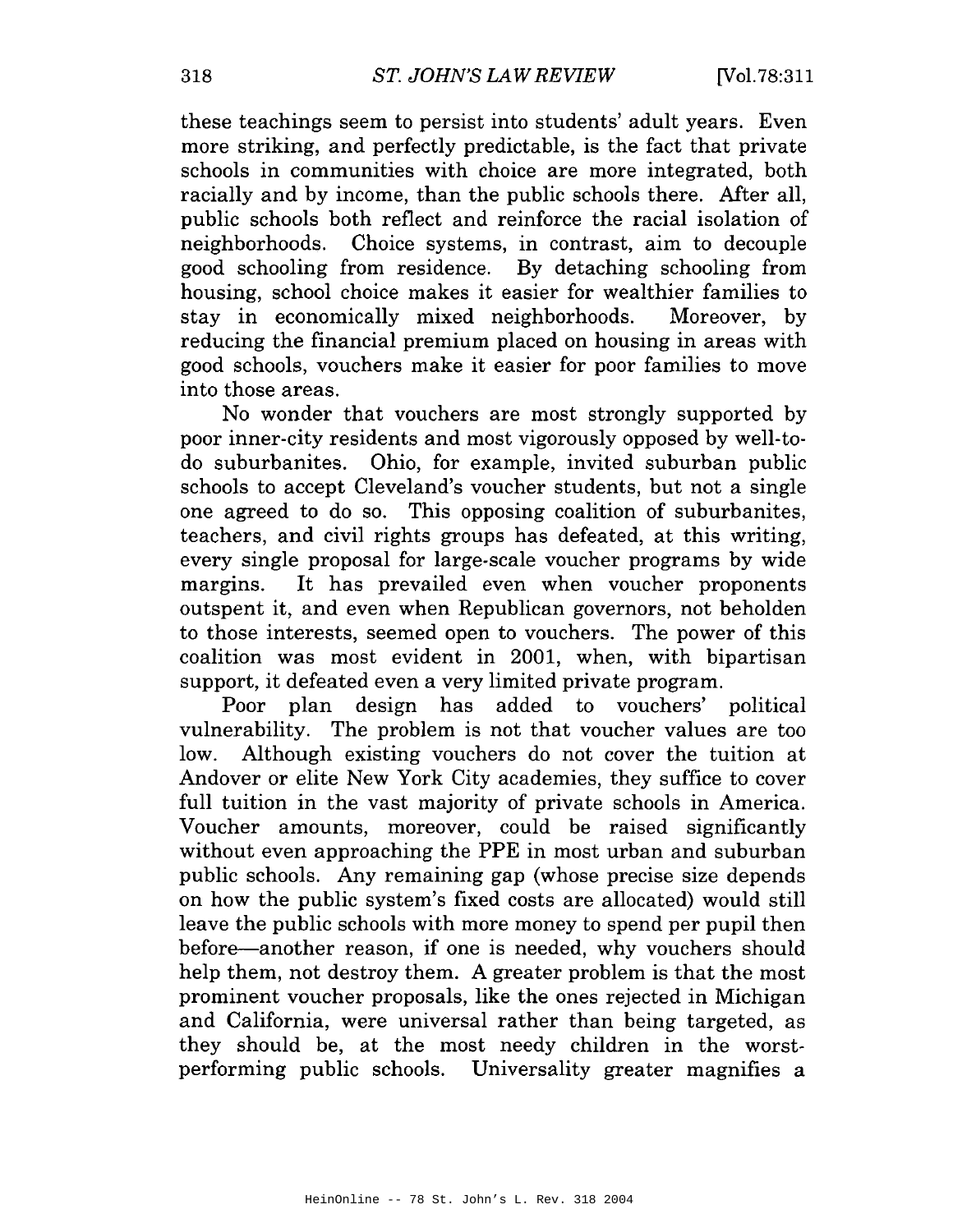plan's cost, diffuses its rationale, and weakens its likely impact. For the foreseeable future, at least, vouchers should be means or school-tested. They should also be only one part of a much wider choice program that includes public schools through out-ofdistrict options and charter schools, as well as efforts (vain so far in Cleveland's program) to secure suburban communities' participation.

Finally, the private schools where publicly-funded vouchers are used must be accountable for public standards of fiscal responsibility, transparency, due process, and the like. (Public schools, for their part, are hardly accountable to those who cannot afford to exit from them.) There are many different ways to combine public and private standards, resources, and energies. In general, government should not demand too much control and standardization of education in exchange for its funds. Perhaps the most alluring promise of voucher programs is their capacity to draw on private schools' diverse missions, values, curricula, and educational techniques, yet exploiting this diversity requires that they be free to disregard certain orthodoxies of public institutions. Just as the government has a right and the duty to enforce public standards of legality and safety, it can properly insist that the schools it supports meet minimal levels of curricula coverage (including civic instruction) and educational effectiveness. Regulation should focus on disclosure of information about schools, and on educational outcomes like student achievement, not on input or process measures like teacher certifications that often bear little or no relations to those outcomes.

A school probably cannot be effective, however, unless it or its sponsor remains free to define its mission and to propagate its values, including some that the majority may deplore. For example, a Catholic school's performance may depend on its power to send clear moral signals condemning premarital sex. divorce, homosexuality, and other conduct that most non-Catholics (and some Catholics) accept. But a genuine respect for diverse moral visions and educational ideas would allow public funds to be used in a school promoting such values to the children of informed, consenting parents, if it meets secular educational standards and neither endangers third parties, nor